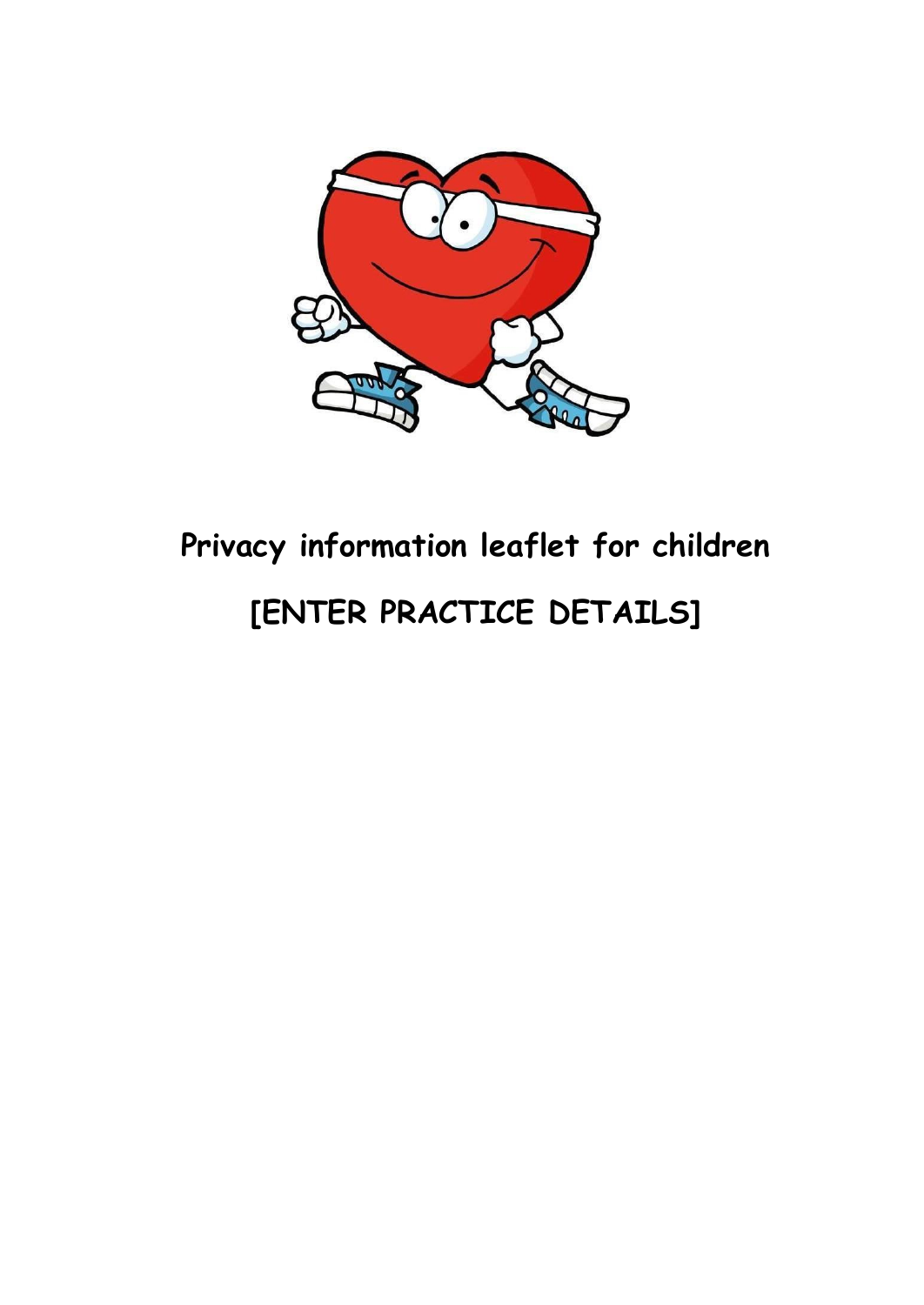## What is a privacy notice?

 A privacy notice helps your doctor's surgery tell you how it uses information it has about you, like your name, address, date of birth and all of the notes the doctor or nurse makes about you in your healthcare record.

#### Why do we need one?

 Your doctor's surgery needs a privacy notice to make sure it meets the legal requirements which are written in a new document called the General Data Protection Regulation (or GDPR for short).

## What is the GDPR?

 What a great question! The GDPR is a new document that helps your doctor's surgery keep the information about you secure. It's new and will be introduced on the 25 $^{\rm th}$  May 2018, making sure that your doctor, nurse and any other staff at the practice follow the rules and keep your information safe.

#### How do you know about our privacy notice?

 At your surgery, we have posters in our waiting room and leaflets to give to children and adults and we also have lots of information about privacy on our website, telling you how we use the information we have about you.

#### What information do we collect about you?

 Don't worry; we only collect the information we need to help us keep you healthy – such as your name, address, information about your parents or guardians, records of appointments, visits, telephone calls, your health record, treatment and medicines, test results, X-rays and any other information to enable us to care for you.

#### How do we use your information?

 Another great question! Your information is taken to help us provide your care. But we might need to share this information with other medical teams, such as hospitals, if you need to been seen by a special doctor or sent for an X-ray. Your doctor's surgery may be asked to help with exciting medical research; but don't worry, we will always ask you, or your parents or adults with parental responsibility, if it's okay to share your information.

#### How do we keep your information private?

 Well, your doctor's surgery knows that it is very important to protect the information we have about you. We make sure we follow the rules that are written in the GDPR and other important rule books.